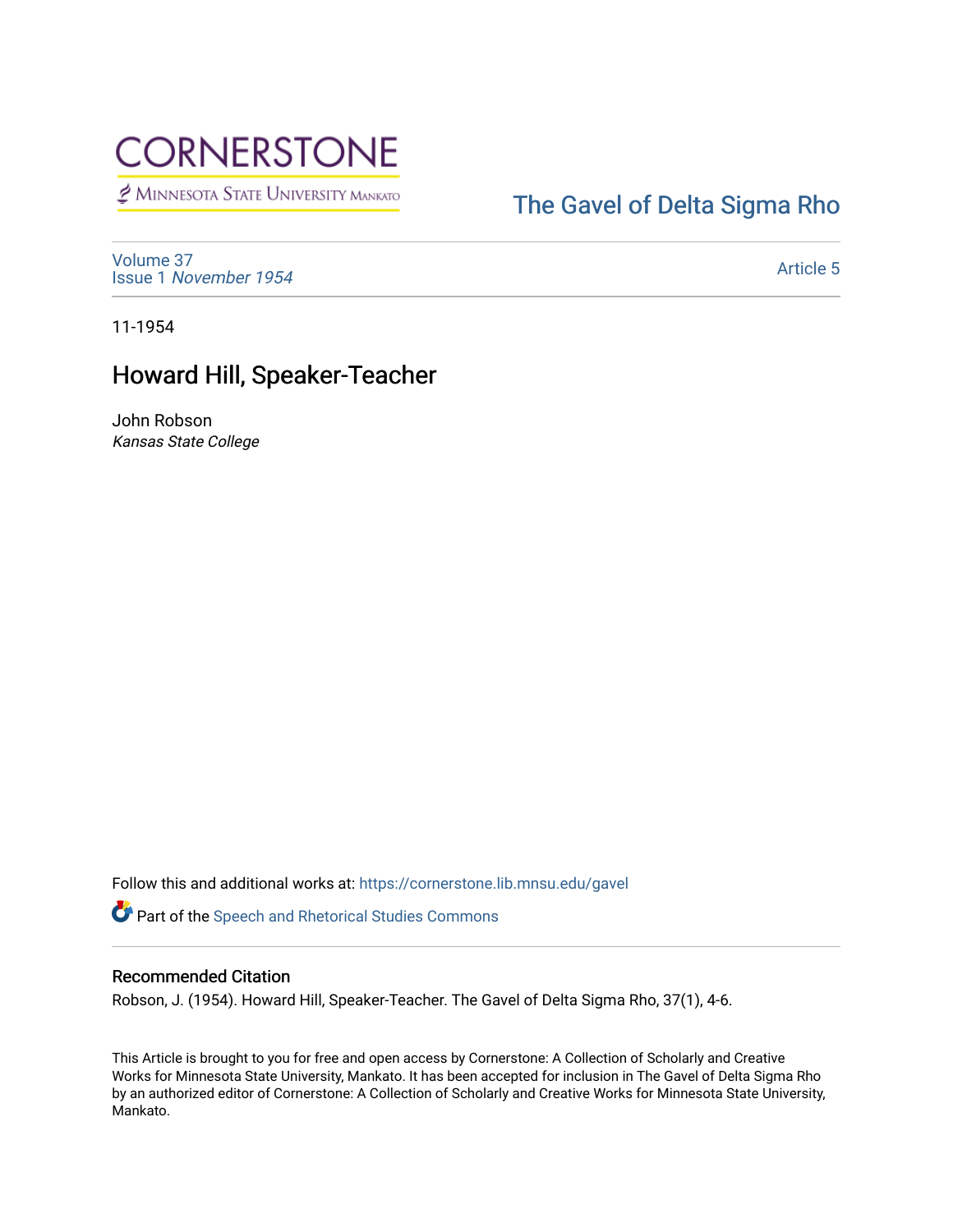## Howard Hill, Speaker-Teacher

#### by JOHN ROBSON<sup>\*</sup>

"We have come from elocution to wellconducted, specialized courses in Speech," wrote Dr. Howard T. Hill, retiring from the Kansas State College Department of Speech headship after thirty years of teaching. "Speech departments . . . should be emphasized, supported, and expanded as sepa rate units. Public Address is an Art. It is dependent for development on ability, plus expert coaching or direction by persons who are superior in Speech rather than in other disciplines. The continued success of democracy depends in no small degree on the leader ship of those who can influence people. Fundamental training in that field is the core of a Department of Speech."'

At a capacity banquet commemorating Hill's work, President James McCain, address ing the group, referred to Hill as "one of the two or three greatest teachers ever to have served at Kansas State . . . . a Great Guy."

"One of the best speakers extant-America needs more of his calibre within its academic ranks,"<sup>2</sup> is a recent press statement occasioned by the public speaking of Dr. Hill.

Toward the close of the I9th century, Hill was born on a farm just over two miles outside of Ames, Iowa. His English-Irish mother, who died shortly after his birth, had been a teacher. His Norwegian descent father was a quiet reflective man who, according to a neighbor, "didn't say much but did plenty of thinking." Hill's first acquaintance with Education, in which field he would spend much of his life, was in a whitewashed oneroom schoolhouse, a short distance from his home.

At age 13, he climbed on his horse to journey to Ames, where he entered high school. In this school his future was foreshadowed by his talent for memorizing classic orations by such orators as Cicero. These he declaimed to the Iowa countryside as he jogged homeward on his horse, his carrot colored hair visible from a distance.



William Jennings Bryan appeared in the Chautauqua at Ames one summer day. Hill, the student public speaker, studied him. He wanted to be a speaker and he had found his first speech model.

Following his graduation from Ames High School, Hill entered Iowa State College in Ames where after four years he received a Bachelor of Science degree. In his final year he was elected president of the Senior Class. He decided to continue his studies at the Uni versity of Chicago, in the field of Law. Then, unexpectedly, he became a teacher. During a summer vacation, while home at the farm in Iowa, his ex-debate coach, Arthur Mac-Murray, paid him a visit.

"How would you like to teach speech at the University of Kansas?" MacMurray called out from his early-model open touring car.

In explanation of the situation at Kansas University in Lawrence, Kansas, MacMurray told him that speech had not formerly been encouraged there because of earlier experience

<sup>\*</sup>Dr. Robson is Associate Professor of Speech at Kansas State College.

<sup>1.</sup> Hill, Howard T., "Speech Grows in Kansas," Kansas Speech Journal, Vol. XV, No. 4, p. 14.

<sup>2.</sup> Mercury Chronicle, Manhattan, Kansas, Jan. 13, 1954.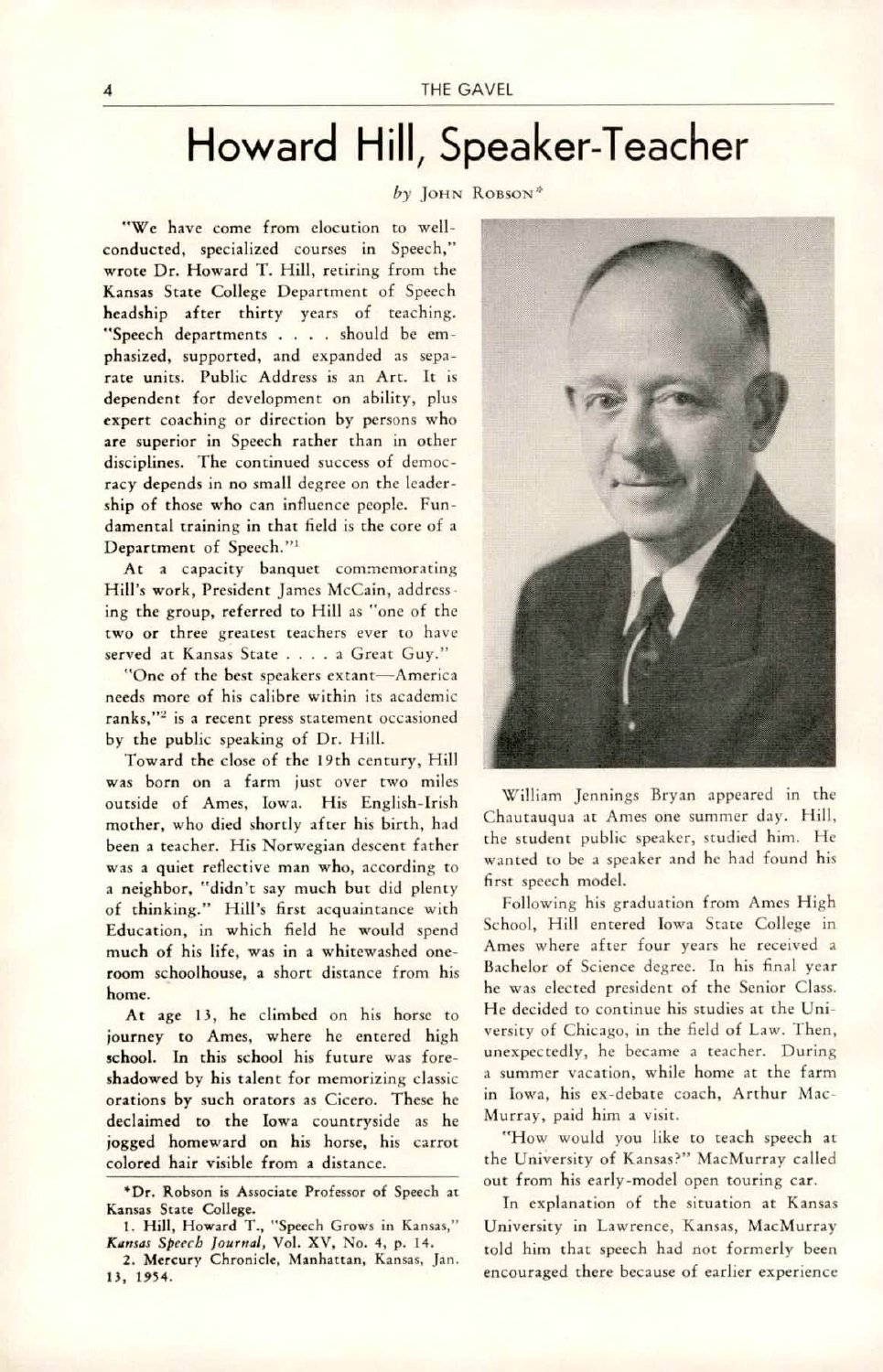with fly-by-night elocution teachers who had been mainly interested in collecting fees.

MacMurray recommended Hill to Governor Hech of Kansas who was a member of the Board of Regents, for the position vacancy. A meeting was arranged at the Eldridge Hotel in Lawrence.

At the hotel the governor was informal. He pulled off his shoes and propped them upon the bed, explaining that he "thought better with his shoes off."

"Speech is an important held," stated the governor. "For example, I attended a board meeting recently in a small Kansas commu nity. I observed a man skilled in speech win over to his side supporters for a proposition I was certain would be damaging to the com munity interests. I reasoned that men work ing for positive beneficial measures must be skilled in speech or else they will lose out to those who are. I feel that Kansas students should have speech training to prepare them for service in civic, state, and national affairs."

Hill was hired.

James Green, dean of the Law School, cau tioned, advised, and encouraged him in his teaching work that year. He groomed Hill into a poised, knowing teacher. Hill's speech classes received support from the staff and student body not previously known at Kan sas U.

In 1915. while teaching at Kansas Univer sity, Hilt was offered the Headship of Speech at Kansas State College in Manhattan, Kansas, by President Waters. He declined because he felt that Kansas University had priority upon his services. Admiring loyalty, Waters had asked if he knew another fellow who had been "poisoned at the same spring." Hill had then recommended Dr. J. Gordon Emer son, who had been his classmate at Iowa State, and whose work he knew to be of high qual ity. Emerson accepted the offer to come and develop speech interest at Kansas State.

Circumstances, however, brought Hill to Kansas State to assist Emerson after service in World War 1, and upon Emerson's later resig nation caused by ill health. Hill became Head.

Among the undergraduate speech assistants hired by Hill was Milton Eisenhower, later president of Kansas State.

Eisenhower participated in the First Mis souri Valley Tournament for Oratory. Hill recalls that the young speech student, experi encing "stage fright," asked to speak first in the contest.

"If I have to listen to all chose fellows speak before I do, you'll have to take me out of here in a strait-jacket," whispered Eisen hower. He spoke first, and placed first in the contest.

Soon many of Hill's students were "speak ing first" across the nation.

Hill drew together and coordinated the courses and activities relating to speech, pro viding personnel specifically trained in the speech field. Up and down the corridors of the Education Building which originally housed the Speech Department, trainee speak ers could be heard holding forth in the class rooms.

Hill's skill as a public speaker had made it self felt in various areas, and he was besieged with invitations. Perplexed, he visited Presi dent Jardine for advice.

"Go ahead and speak for them!" intoned Jardine; "when they announce you-wherever you are—they'll know you belong to Kansas State. It's public relations."

This decision from the president regarding the importance of occasionally being absent from one's office made possible Hill's full life of teaching on the campus at Kansas State and public speaking "on the road."

At the beginning of Hill's administration, only Engineering required a basic speech course for graduation. However, after Milton Eisenhower returned to the campus as Presi dent, public speaking was made a required course for all students, recognized and re spected as a necessary part of the training of men and women for effective participation in democratic society. In the resulting "boom" in speech teaching, every student became, for one semester at least, a public speaker.

"Each field represented in the school needs leaders," said Hill. "They ought to be speak ers, for each field needs vigorous, forwardthinking spokesmen."

In an address to the Manhattan Chamber of Commerce, November 2J, 19S3, he stated:

"Education is constantly being urged to take on more things and handle more sub jects. But two things stand out as all important. These are, firstly, to teach essential fundamentals; secondly, to make one's teaching so interesting that the student will develop